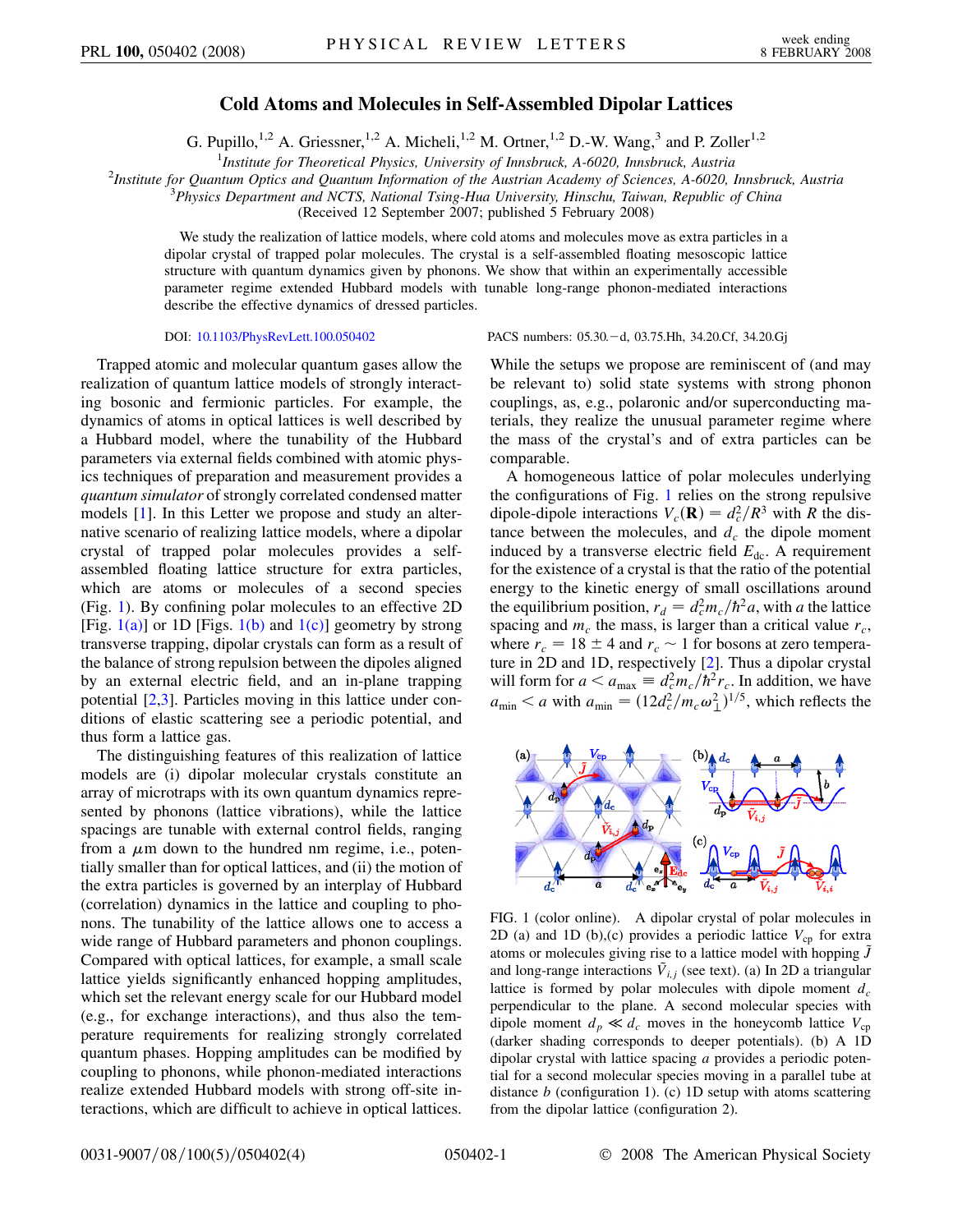requirement of strong transverse trapping with a harmonic oscillator frequency  $\omega_1$  to prevent collapse due to attractive forces between aligned dipoles [\[2\]](#page-3-1). For RbCs (SrO) molecules with permanent dipole moment  $d_c = 1.27$  D  $(d_c = 8.9 \text{ D})$  confined by an optical lattice with  $\omega_{\perp}/2\pi \sim$ 150 kHz,  $a_{\text{min}} \sim 100$  nm (200 nm), while  $a_{\text{max}}$  can be several  $\mu$ m. Excitations of the crystal are acoustic phonons with Hamiltonian  $H_c = \sum_q \hbar \omega_q a_q^\dagger a_q$ , where  $a_q$  destroys a phonon of quasimomentum **q** in the mode  $\lambda$ . In 1D,  $\hbar \omega_q$  =  $(2/\pi^2)[12r_d f_q]^{1/2}E_{R,c}$  with Debye frequency  $\hbar\omega_D =$  $\hbar \omega_{\pi/a} \sim 1.4 \sqrt{r_d} E_{R,c}$ ,  $f_q = \sum_{j>0}^{4} 4 \sin(qaj/2)^2 / j^5$ , and lattice recoil frequency  $E_{R,c} = \hbar^2 \pi^2 / 2 m_c a^2$  (typically a few to tens of kHz). In 2D,  $\hbar \omega_D \sim 1.6 \sqrt{r_d} E_{R,c}$ . The classical melting of the crystal into a normal phase occurs at  $k_B T_C \simeq$  $0.2r_dE_{R,c}$  (0.018 $r_dE_{R,c}$ ) in 1D (2D) [\[2](#page-3-1),[4](#page-3-3)].

An extra particle confined to the 2D crystal plane [Fig.  $1(a)$ ] or a 1D tube [Figs.  $1(b)$  and  $1(c)$ ] will scatter from the periodic lattice potential  $\sum_j V_{cp} (\mathbf{R}_j - \mathbf{r})$  with **r** and  $\mathbf{R}_j = \mathbf{R}_j^0 + \mathbf{u}_j$  the coordinates of the particle and crystal molecule *j*, respectively, with  $\mathbf{R}_j^0$  the equilibrium positions and **u***<sup>j</sup>* small displacements. For particles being molecules, this potential is given by the repulsive dipoledipole interaction  $V_{cp}(\mathbf{R}_j - \mathbf{r}) = d_p d_c / |\mathbf{R}_j - \mathbf{r}|^3$  with  $d_p \ll d_c$  the induced dipole moment, and for atoms we assume that the interaction is modeled by a short range pseudopotential proportional to an elastic scattering length  $a_{cp}$ . In addition, extra molecules and atoms will interact according to dipolar, or short range interactions, respectively.

<span id="page-1-0"></span>We consider a situation where the extra particles in the lattice are described by a single band Hubbard Hamiltonian coupled to the acoustic phonons of the lattice [\[5](#page-3-4)]

$$
H = -J \sum_{\langle i,j \rangle} c_i^{\dagger} c_j + \frac{1}{2} \sum_{i,j} V_{ij} c_i^{\dagger} c_j^{\dagger} c_j c_i + \sum_{q,j} M_q e^{i\mathbf{q} \cdot \mathbf{R}_j^0} c_j^{\dagger} c_j (a_q + a_{-q}^{\dagger}) + H_c.
$$
 (1)

The first and second terms describe the nearest-neighbor hopping of the extra particles with hopping amplitudes *J*, and interactions *V*, computed for each microscopic model by band-structure calculations for  $\mathbf{u}_i = 0$ , respectively (see below). We denote by  $c_i$  ( $c_i^{\dagger}$ ) destruction (creation) operators of the particles. The third term is the phonon coupling obtained in lowest order in the displacement  $\mathbf{u}_j = i \sum_{q}^{\infty} (h/2m_cN\omega_q)^{1/2} \xi_q(a_q + a_{-q}^{\dagger})e^{i\mathbf{q}\cdot\mathbf{R}_j^0}$  with  $M_q =$  $\bar{V}_{\bf q}$ **q** ·  $\xi_q(\hbar/2Nm_c\omega_q)^{1/2}\beta_{\bf q}$ , where  $\xi_q$  and *N* are the phonon polarization and the number of lattice molecules, respectively,  $\bar{V}_q$  is the Fourier transform of the particlecrystal interaction  $V_{cp}$ , and  $\beta_q = \int d\mathbf{r} |w_0(\mathbf{r})|^2 e^{i\mathbf{q}\mathbf{r}}$ , with  $w_0(\mathbf{r})$  the Wannier function of the lowest Bloch band [[5\]](#page-3-4). The validity of the single-band Hubbard model requires *J*,  $V < \Delta$ , and temperatures  $k_B T < \Delta$  with  $\Delta$  the separation to the first excited Bloch band. We note that the Hubbard parameters are of the order of magnitude of the recoil energy,  $J$ ,  $V \sim E_{R,c}$ , and thus (much) smaller than the Debye frequency  $\hbar \omega_D \sim E_{R,c} \sqrt{r_d}$ , for  $r_d \gg 1$  [[6\]](#page-3-5).

Below we will present detailed results for the examples of Figs. [1\(b\)](#page-0-1) and [1\(c\).](#page-0-1) The separation of time scales  $J, V \ll$  $\hbar \omega_D$ , combined with the fact that the coupling to phonons is dominated by high frequencies  $\hbar \omega > J$ , *V* (see the discussion of  $M_q$  below) is reminiscent of polarons as particles dressed by (optical) phonons, where the dynamics is given by coherent and incoherent hopping on a lattice [\[5,](#page-3-4)[7](#page-3-6)]. This physical picture is brought out in a master equation treatment within a strong coupling perturbation theory. The starting point is a Lang-Firsov transformation of the Hamiltonian  $H \rightarrow SHS^{\dagger}$  with a density-dependent displacement  $S = \exp[-\sum_{q,j} (M_q/\hbar \omega_q) e^{i\mathbf{q}\hat{\mathbf{R}}_j^0} c_j^{\dagger} c_j (a_q$  $a_{-q}^{\dagger}$ ). This eliminates the phonon coupling in the second line of Eq. ([1\)](#page-1-0) in favor of a transformed kinetic energy term  $-J\sum_{\langle i,j\rangle} c_i^{\dagger} c_j X_i^{\dagger} X_j$ , where the displacement operators  $X_j =$  $\exp[\sum_{q}^{q} M_{q}e^{i\mathbf{q}\mathbf{R}_{j}^0}(a_{q}-a_{-q}^{\dagger})/\hbar\omega_{q}]$  can be interpreted as a lattice recoil of the dressed particles in a hopping process. In addition, the bare interactions are renormalized according to  $\tilde{V}_{ij} = V_{ij} + V_{ij}^{(1)}$  with  $V_{ij}^{(1)} = -2\sum_{q} \cos(\mathbf{q}(\mathbf{R}_{i}^{0} - \mathbf{R}_{j}^{0}))$  $\mathbf{R}_{j}^{0}$ )) $M_{q}^{2}/\hbar \omega_{q}$ , that is, the phonon couplings induce and modify off-site interactions. The on-site interaction is given by  $\tilde{V}_{j,j} = V_{j,j} - 2E_p$  with  $E_p = \sum_q M_q^2 / \hbar \omega_q$  the *polaron* self-energy or *polaron shift*. For  $J = 0$  the new Hamiltonian is diagonal and describes interacting polarons and independent phonons. The latter are vibrations of the lattice molecules around new equilibrium positions with unchanged frequencies. A stable crystal requires the variance of the displacements  $\Delta u$  around these new equilibrium positions to be small compared to *a* [\[2,](#page-3-1)[8](#page-3-7)].

A Born-Markov approximation with the phonons a finite temperature heat bath with *J*,  $V \ll \hbar \omega_D$  (see above), and the transformed kinetic energy as perturbation [[9\]](#page-3-8), provides the master equation for the reduced density operator of the dressed particles  $\rho_t$  in Lindblad form [\[10](#page-3-9)]

<span id="page-1-2"></span>
$$
\dot{\rho}_t = \frac{i}{\hbar} [\rho_t, \tilde{H}] + \sum_{j,l,\delta,\delta'} \frac{\Gamma_{j,l}^{\delta,\delta'}}{2\hbar} ([b_{j\delta}, \rho_t b_{l\delta'}] + [b_{l\delta'}, \rho_t b_{j\delta}]),
$$
\n(2)

<span id="page-1-1"></span>with  $b_{j\delta} = c_{j+\delta}^{\dagger} c_j$ . The effective system Hamiltonian

$$
\tilde{H} = -\tilde{J} \sum_{\langle i,j \rangle} c_i^{\dagger} c_j + \frac{1}{2} \sum_{i,j} \tilde{V}_{ij} c_i^{\dagger} c_j^{\dagger} c_j c_i, \tag{3}
$$

is of the extended Hubbard type, valid for  $\tilde{J}$ ,  $\tilde{V}_{ij}$ ,  $E_p < \Delta$ . For  $E_p > \Delta$ , Eq. ([3](#page-1-1)) should be derived via a multiband approach. *Coherent* hopping of the dressed particles is described by  $\tilde{J} = J \langle \langle X_i^{\dagger} X_j \rangle \rangle \equiv J \exp(-S_T)$ , where  $S_T = \sum (M/\hbar \omega)^2 [1 - \cos(\alpha)] (2\pi (T) + 1)$ , characterizes  $_q(M_q/\hbar\omega_q)^2[1-\cos(\mathbf{qa})](2n_q(T)+1)$  characterizes the strength of the particle-phonon interactions, and  $n_q(T)$  is the thermal occupation at temperature *T* [\[5](#page-3-4),[11](#page-3-10)].

The dissipative term in Lindblad form in Eq. [\(2](#page-1-2)) corresponds to thermally activated *incoherent* hopping with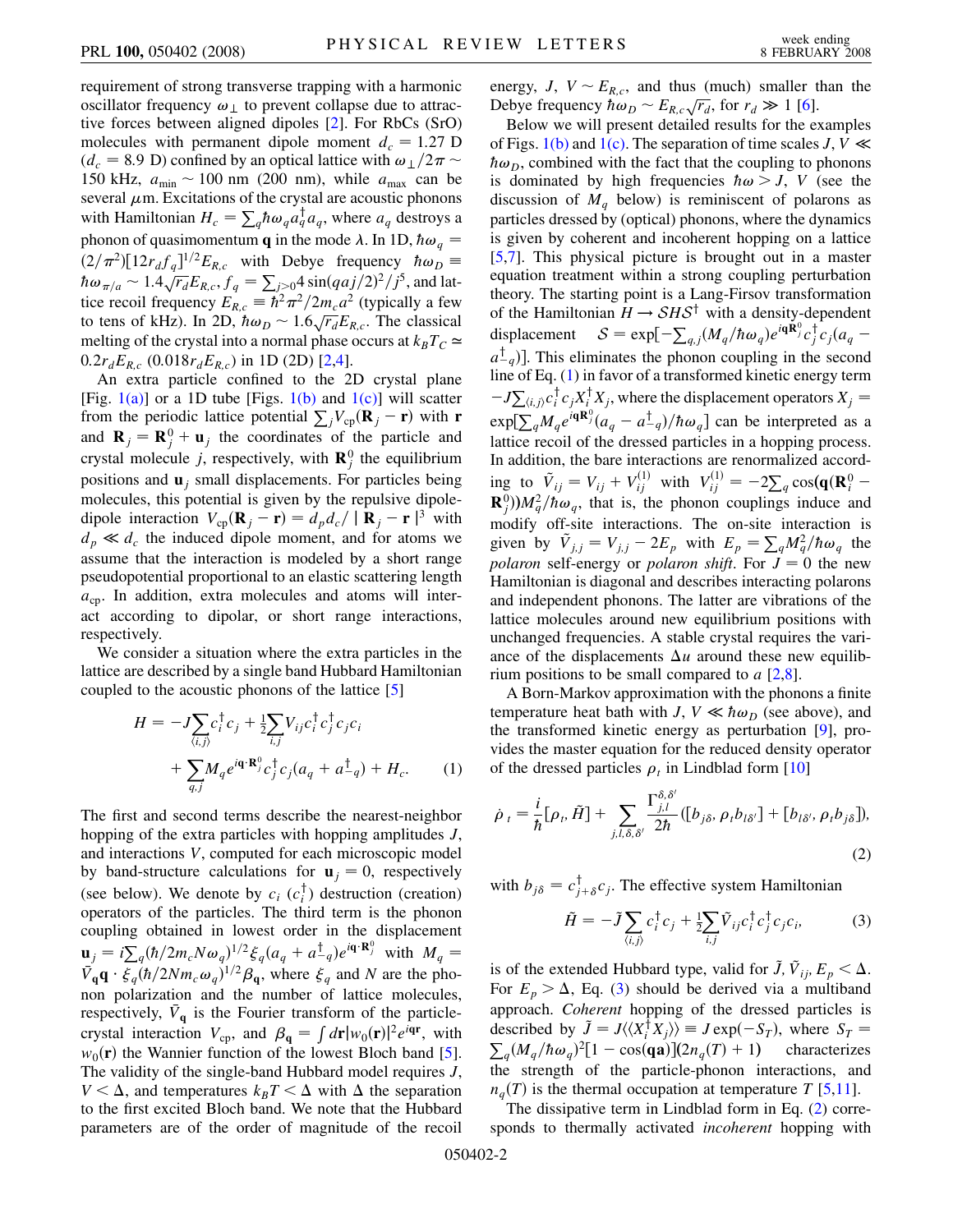rates  $\int_{j,l}^{\delta,\delta'}$ . In 1D, the latter are small compared to  $\tilde{J}$  for  $S_T \ll 1$  and  $S_T \gg 1$ , provided  $J\bar{V}_{q=0}^2 k_B T/[(\hbar \omega_D)^4 \times$  $\sqrt{r_d} \ll 1$  and  $k_B T/E_p \ll 1$ , respectively [\[7,](#page-3-6)[12\]](#page-3-11), and, in particular, they are negligible for the energies of interest  $k_B T \ll \min(\Delta, E_p, k_B T_C).$ 

In the parameter regime of interest the dynamics of the dressed particles is described by the extended Hubbard Hamiltonian  $\hat{H}$ . In the following, we calculate the effective Hubbard parameters from the microscopic model for the 1D configurations described in Figs.  $1(b)$  and  $1(c)$  [[13](#page-3-12)].

In *configuration 1* [Fig. [1\(b\)](#page-0-1)] molecules of a second species are trapped in a tube at a distance *b* from the crystal tube under 1D trapping conditions. For crystal molecules fixed at the equilibrium positions with lattice spacing *a*, the extra particles feel a periodic potential  $V_{cp}(x) = d_c d_p \sum_j [b^2 + (x - ja)^2]^{-3/2}$ , which determines the band structure. The lattice depth  $V_0 = V_{cp}(a/2)$  –  $V_{\text{cp}}(0) \sim r_d (d_p m_p/d_c m_c) e^{-3b/a} E_{R,p}/(b/a)^3$  is shown in Fig.  $2(a)$  as a function of  $b/a$ , where the thick solid lines indicate the parameter regime  $4J < \Delta$ , and  $E_{R,p}$  $\hbar^2 \pi^2 / 2m_p a^2$ . The potential is comblike for  $b/a < 1/4$ , since the particles resolve the individual molecules forming the crystal, while it is sinusoidal for  $b/a \ge 1/4$ . The strong dipole-dipole repulsion between the extra particles acts as an effective hard-core constraint [[14](#page-3-13)]. We find that for  $4J < \Delta$  and  $d_p \ll d_c$  the bare off-site interactions satisfy  $V_{ij} \sim d_p^2/(a|i-j|)^3 < \Delta$ .

The particle-phonon coupling is  $M_q = (d_c d_p/ab) \times$  $(2\hbar/Nm_c\omega_q)^{1/2}q^2\mathcal{K}_1(b|q|)\beta_q$  with  $\mathcal{K}_1$  the modified Bessel function of the second kind, and  $M_q \sim \sqrt{q}$  for  $q \rightarrow$ 0. For  $b/a < 1$ , which is the regime of interest (compare Fig. [2](#page-2-1)),  $M_q$  is peaked at large  $q \sim \pi/a$ , so that the main contribution to the integrals in the definition of  $S_T$  and  $E_p$ is indeed dominated by large frequencies  $\hbar \omega_a > J$ . A plot of  $S_0$  as a function of  $b/a$  is shown in Fig. [2\(a\).](#page-2-0) We find the  $\int_0^b$  or  $S_0$  as a function of *b*/*d* is shown in Fig. 2(a). We find the scaling  $S_0 \propto \sqrt{r_d} (d_p/d_c)^2$ , and within the regime of validity of the single-band approximation,  $S_0$  can be tuned from  $S_0 \ll 1$  ( $\tilde{J} \sim J$ ) to  $S_0 \gg 1$  ( $\tilde{J} \ll J$ ) corresponding to the large and small polaron limit, respectively. The polaron shift  $E_p$ , as shown in Fig. [2\(b\),](#page-2-0) generally exceeds the bare hopping rate *J*, and, in particular,  $E_p \gg J$  for  $S_0 \approx 1$ . Together with the condition  $\hbar \omega_D \gg J$  this ensures that the dynamics of dressed particles is described by Eq. [\(3\)](#page-1-1) [[11\]](#page-3-10).

The phonon-mediated interactions  $V_{i,j}^{(1)}$  show oscillations, which for  $b/a \leq 1/4$  decay slowly as  $\sim 1/|i-j|^2$ , and are thus long ranged. Depending on their sign, they can enhance or reduce the direct dipole-dipole repulsion of the extra particles. The term  $V_{j,j+1}^{(1)}$  alternates between attractive and repulsive as a function of  $b/a$ , Fig. [2\(c\)](#page-2-0). Figure [2\(d\)](#page-2-0) is a contour plot of  $\tilde{V}_{j,j+1}/2\tilde{J}$  as a function of  $r_d$  and  $b/a$ , where  $\tilde{V}_{j,j+1}/2\tilde{J}$  increases by decreasing  $b/a$  or increasing  $r<sub>d</sub>$ , and can be much larger than 1.

In *configuration 2* [Fig. [1\(c\)](#page-0-1)] neutral atoms are trapped in the same tube as the crystal molecules, and feel the 1D

<span id="page-2-1"></span>

<span id="page-2-0"></span>FIG. 2 (color online). Configuration 1 [Fig. [1\(b\)](#page-0-1)]: Hubbard parameters for  $d_p/d_c = 0.1$  and  $m_c = m_p$ . (a) Lattice depth  $V_0$  in units of  $E_{R,p}$  vs  $b/a$  for  $r_d = 50$  and 500. Thick continuous lines: tight-binding region  $4J < \Delta$ . (b) Reduction factor  $S_0$ (dash-dotted lines) and polaron shift  $E_p/J$  (solid lines), for  $4J <$  $\Delta$ . (c) Continuous lines: phonon-mediated interactions  $V^{(1)}_{j,j+1}$ . Horizontal (dashed) lines:  $V_{j,j+1}$ . (d) Contour plot of  $\tilde{V}_{j,j+1}/2\tilde{J}$ (solid lines) as a function of  $b/a$  and  $r<sub>d</sub>$ . A single-band Hubbard model is valid left of the dashed region  $(4\tilde{J}, \tilde{V}_{ij} < \Delta)$ , and right of the black region  $(E_p < \Delta)$ .

static potential  $V_{cp}(x) = \sum_{j} g_{cp} \delta(x - ja)$  (Kronig-Penney model). Here  $g_{cp} = 2\hbar^2 \overline{a_{cp}}/\mu_p a_{\perp,p}^2$  for a 3D scattering length smaller than the transverse confinement,  $a_{cp} \ll$  $a_{\perp,p} = (\hbar/m_p \omega_{\perp,p})^{1/2}$ , with  $\mu$  the reduced mass [[15\]](#page-3-14). For  $g_{cp}/aE_{R,p} \gg 1$  the width of the lowest band is  $4J \approx$  $(aE_{R,p}/g_{cp})$  and  $\Delta \simeq 3E_{R,p}$ .

In the following we are interested in bosonic atoms interacting with each other via a contact potential with coupling strength *g*pp determined by their 3D scattering length  $a_{\text{pp}}$ , which is tunable independent of  $a_{\text{cp}}$ . The bare Hubbard interactions are dominated by on-site interactions,  $V_{i,j} \approx \delta_{ij} U$ , where  $U = 3g_{\text{pp}}/2a$  for large  $g_{\text{cp}}$ . For the parameters of Fig. [3,](#page-3-15) a single-band Hubbard model is valid for  $g_{cp}/aE_{R,p} \ge 0.5$  so that *J*, *U*  $\ll \Delta$ .

The particle-phonon coupling is  $M_q = (g_{cp}/a) \times$  $(2\hbar/Nm_c\omega_q)^{1/2}|q|\beta_q$ , which is peaked at large  $q \sim \pi/a$ , and  $M_q \sim \sqrt{q}$  for  $q \to 0$ . We find that  $S_0 \sim 0.92(g_{cp}/aE_{R,p})^2(m_c/m_p)^2/r_d^{3/2}$ and  $E_p \sim$  $0.94E_{R,p}(g_{cp}/aE_{R,p})^2(m_c/m_p)/r_d$  decrease with increasing  $r_d$  [see Fig. [3\(a\)](#page-3-16)]. For the parameters of Fig. [3](#page-3-15) we have  $S_0 \ll 1$  over a wide range of  $r_d$ , so that  $\tilde{J} \approx J$ . The strong coupling regime  $S_0 \gg 1$ , with  $E_p/J \gg 1$ , can be reached by decreasing  $r_d$  or increasing  $g_{\rm cp}/aE_{R,p}$ . We note that  $g_{cp}/aE_{R,p}$  is restricted by the condition of a stable crystal  $\Delta u < a$ , i.e.,  $g_{cp}/aE_{R,p} < 3r_d(1 - 0.4/r_d^{1/4})$ .

While the bare atom-atom interaction provides only an on-site shift, the phonon coupling induces long-range in-